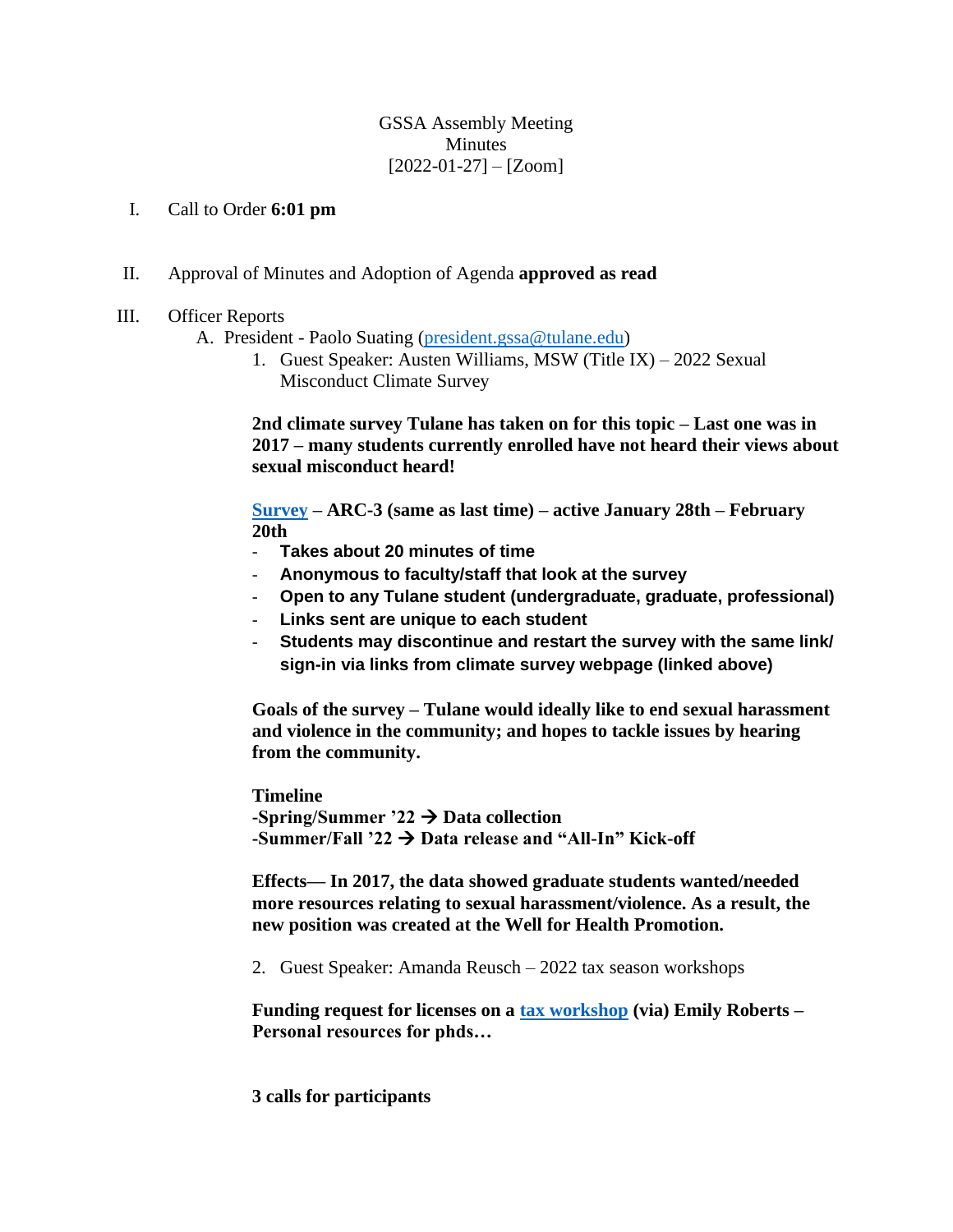**\$20/person**

**Buy 100 – allow students to sign up and receive the licenses purchased until run out; can buy excess if needed at same price** 

**No events since the licensing provides you access to prerecorded videos. There are days on which one can q/a and we could set up a meeting for this.** 

**No international tax information. HOWEVER, OISS has resources.** 

**Is 100 enough?** 

**There is a deal offered where if you buy 200, then you get a video conference with her.** 

Not sure if there is enough interest to make that leap  $\rightarrow$  esp. since there **are ~850 grads in GSSA and around ~250 of whom are international** 

3. TUPD Statement on recent local crime

**See TUPD recent email about resources both for the well-being of yourself and others.** 

**Also see Canvas webpage OGPS 2021-22 > Pages > Health & Safety** 

## B. Vice President - Anika Tabassum [\(vp.gssa@tulane.edu\)](mailto:vp.gssa@tulane.edu)

- **1. Trivia night: February 3rd,2022 Cooter's Brown and time: 6:00-8:30 pm**
- 2. Bowling Night:

Original date was: January 28th, 2022 and time: 06:00-08:30 pm Tentative venue: Fulton Alley \***Date needs to be changed as planning around indoor events with food was too much of a hassle during the omicron crisis.** 

**Date change ideas? After Mardi Gras, seconded by the assembly** 

- C. Treasurer Nirasha Thilakaratne [\(treasurer.gssa@tulane.edu\)](mailto:treasurer.gssa@tulane.edu)
	- 1. Concur is not mandatory

**To check for access, go to Gibson >Services**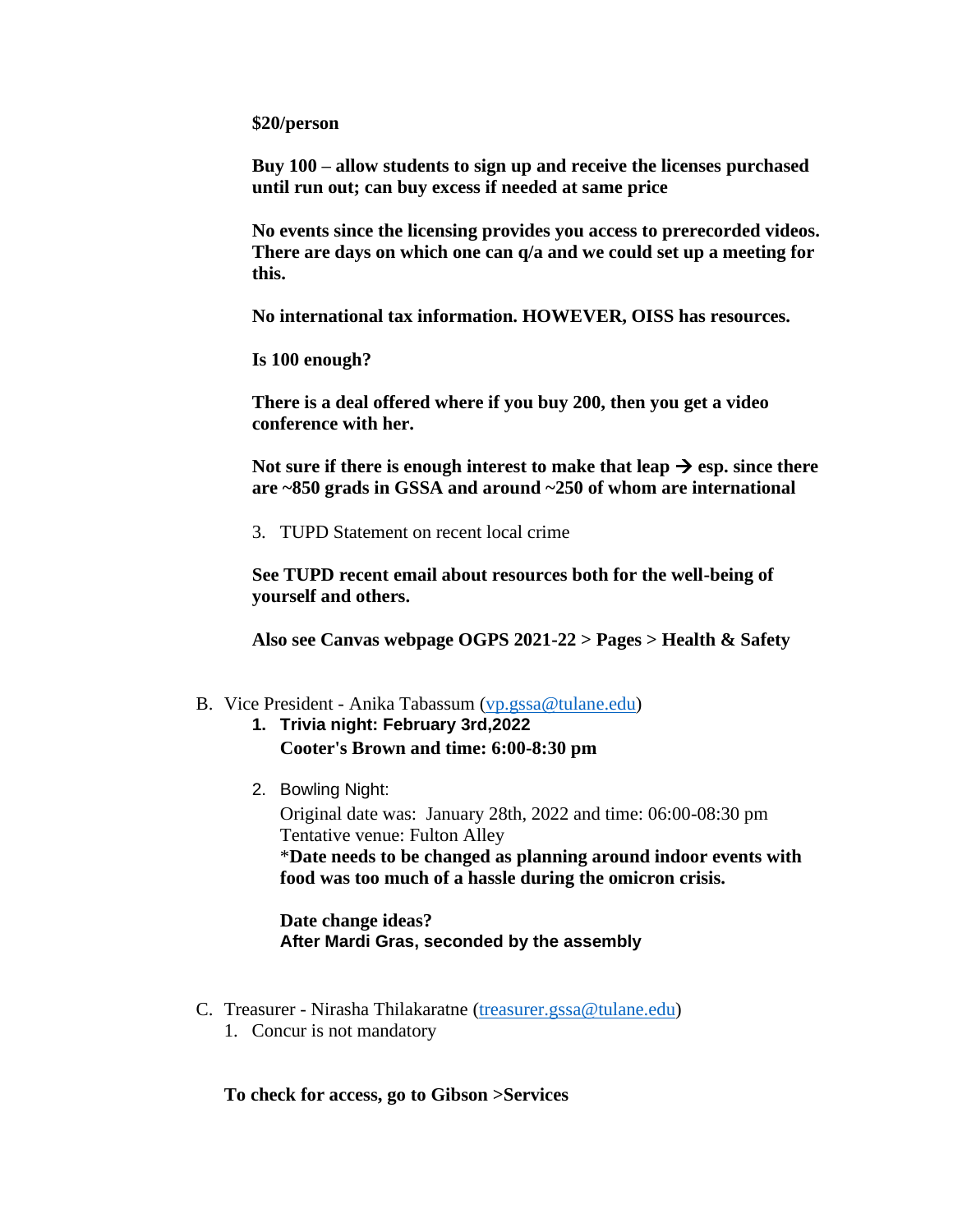# **It is not necessary to go through Concur, even if you have been granted access – until further notice.**

2. Event requests

| Date  | Department       | <b>Amount Requested</b> |
|-------|------------------|-------------------------|
| 02/02 | <b>Chemistry</b> | \$250                   |

**Money for pizza at an outdoor event for chemistry monthly meeting Expecting 35-40**

**Motion to vote on chemistry meeting, seconded** 

**Motion passes, chemistry funding approved** 

**General event questions:** 

**For events that were approved prior to the omicron crises/policy changes, what is the status of those funds? Do they need to be re-applied for ---**

**1) If canceled, funds are gone**

- **2) If postponed, then funds are still held for that event.**
- D. Secretary Alyssa Walker [\(secretary.gssa@tulane.edu\)](mailto:secretary.gssa@tulane.edu)

#### IV. New Business

A. GAPSA Senator Report

#### **Next meeting in February**

B. Graduate Council Report

## **No meeting**

C. SLA Graduate Studies Committee Report

#### **No meeting**

D. SSE Graduate Studies Committee Report

## **No meeting**

E. OISS Liaison Report